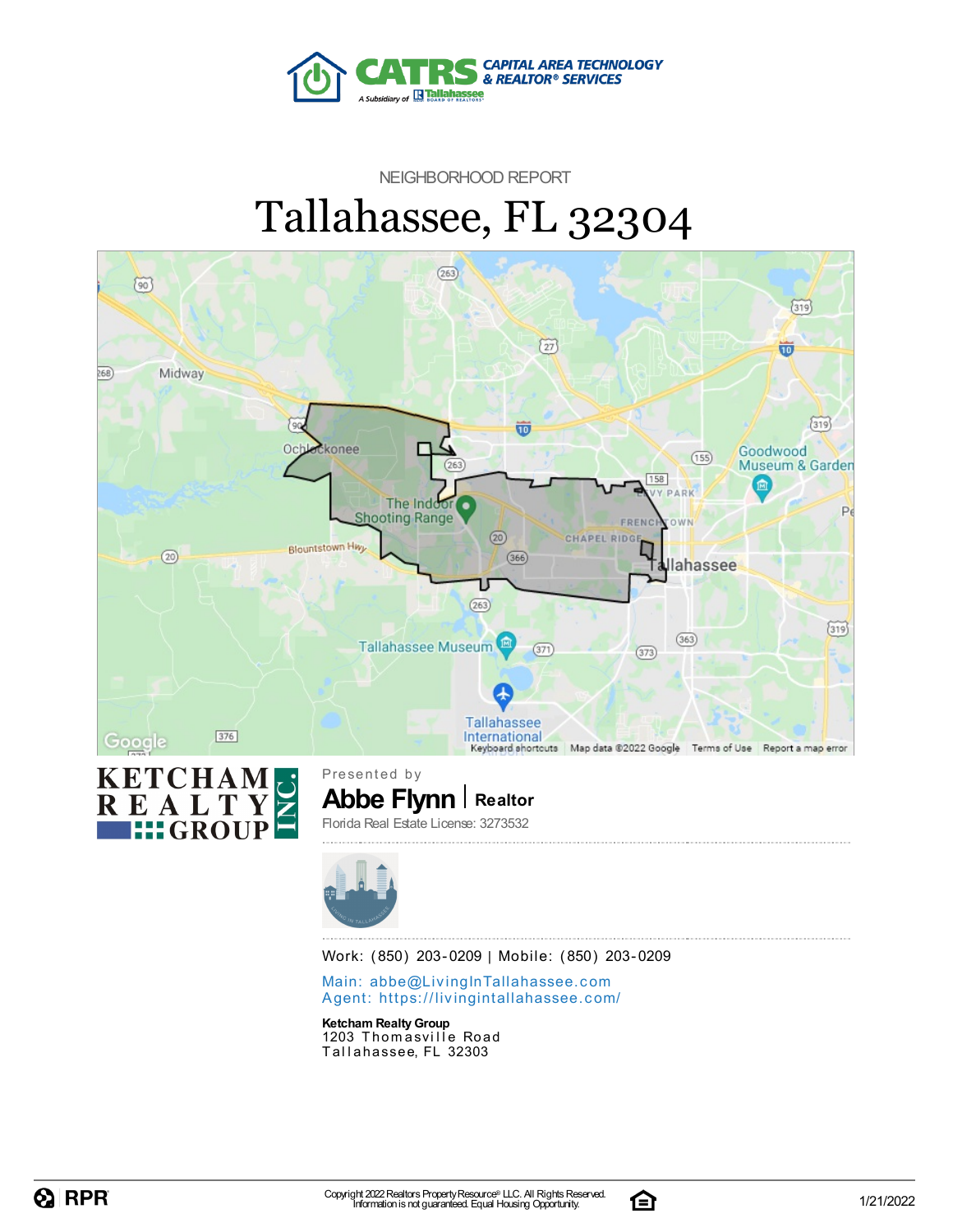## Neighborhood: Housing Stats and Charts

|                                                         | 32304   | <b>Tallahassee</b> | <b>Leon County</b> | <b>Florida</b> | <b>USA</b> |
|---------------------------------------------------------|---------|--------------------|--------------------|----------------|------------|
| <b>Median Estimated Home Value</b>                      | \$124K  | \$252K             | \$252K             | \$338K         | \$303K     |
| <b>Estimated Home Value 12-Month Change</b>             | +6.9%   | $+10.7%$           | $+10.7%$           | +22.2%         | $+19.6%$   |
| <b>Median List Price</b>                                | \$120K  | \$267K             | \$267K             | \$359K         | \$130K     |
| <b>List Price 1-Month Change</b>                        | $+4.3%$ | $+0.1%$            | $+0.1\%$           | +1.1%          | $-8.5%$    |
| List Price 12-Month Change                              | +13.7%  | +9.8%              | +9.8%              | +19.7%         | $+0.8%$    |
| <b>Median Home Age</b>                                  | 44      | 36                 | 36                 | 35             | 42         |
| Own                                                     | 13%     | 40%                | 53%                | 65%            | 64%        |
| Rent                                                    | 87%     | 60%                | 47%                | 35%            | 36%        |
| \$ Value of All Buildings for which Permits Were Issued |         |                    | \$297M             | \$36.9B        | \$307B     |
| % Change in Permits for All Buildings                   |         |                    | $+15%$             | $+15%$         | $+13%$     |
| % Change in \$ Value for All Buildings                  |         |                    | $0\%$              | $+11%$         | $+10%$     |

#### Median Sales Price vs. Sales Volume

Thischart comparesthe price trend and salesvolume for homesin an area. Home pricestypically followsales volume, with a time lag, since sales activity isthe driver behind price movements.

Data Source: Public recordsand listings data

Update Frequency: Monthly

Median Sales Price Public Records Median Sales Price Listings

Sales Volume Public Records

Sales Volume Listings



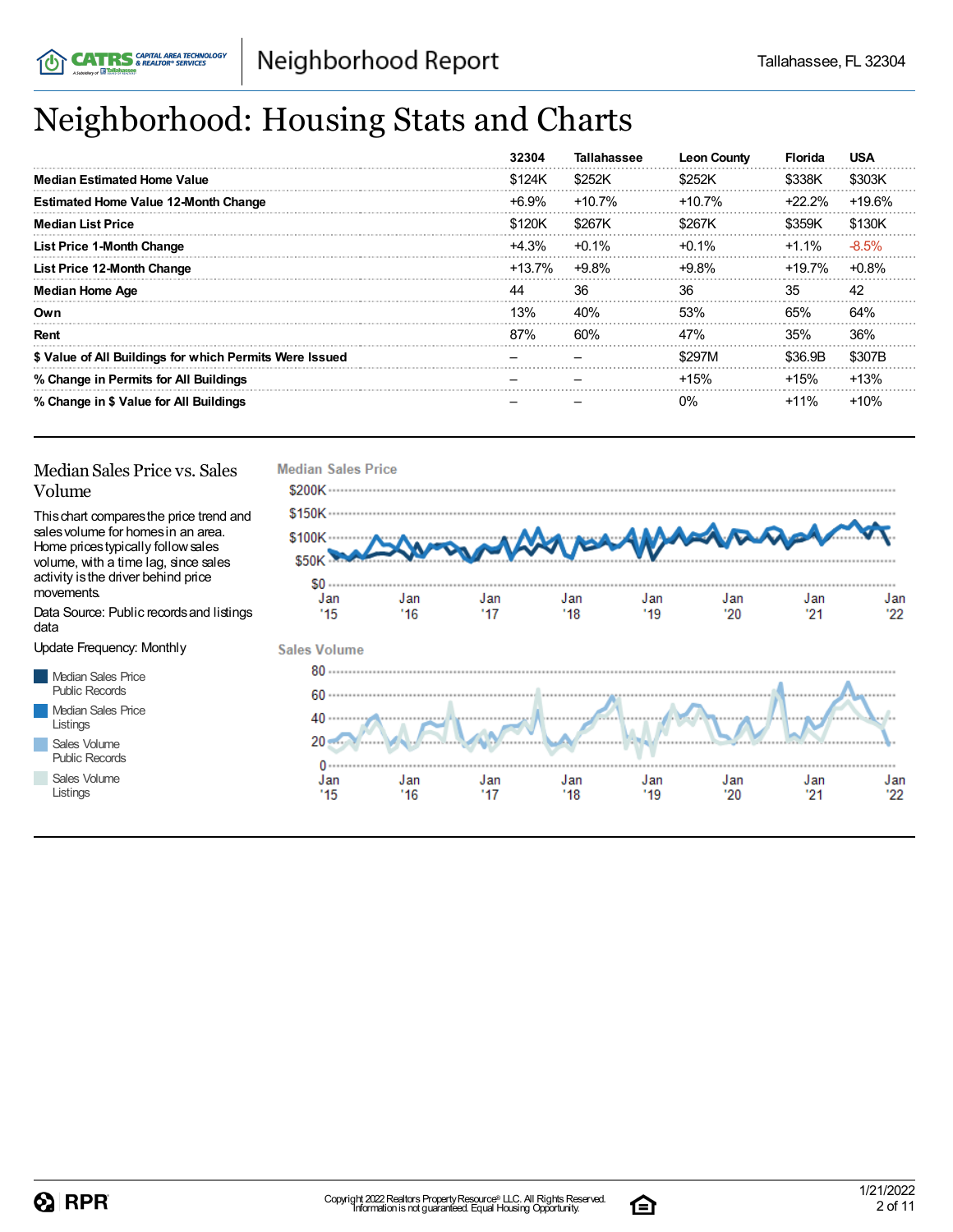

#### Median Listing Price vs. Listing Volume

Thischart comparesthe listing price and listing volume for homesin an area. Listing prices often follow listing volume, with a time lag, because supply can drive price movements.

Data Source: On- and off-market listings sources

Update Frequency: Monthly

**Median List Price** Listing Volume





#### Price Range of Homes Sold

Thischart showsthe distribution of homes reported sold in the past six monthswithin different price rangesin the area of your search. The amount shown for the subject property issold data where available, or the property's estimated value when salesdata are unavailable (such asa non-disclosure state) or provided in range format.

Data Source: Public records data Update Frequency: Monthly

Sales Count By Price Range

#### Price per Square Foot of Homes Sold

Thischart showsthe distribution of homes reported sold in the past six monthsat different pricesper square foot (living area sourced from public records).

Data Source: Public records data

Update Frequency: Monthly

Sales Count By Price Per Sq Ft





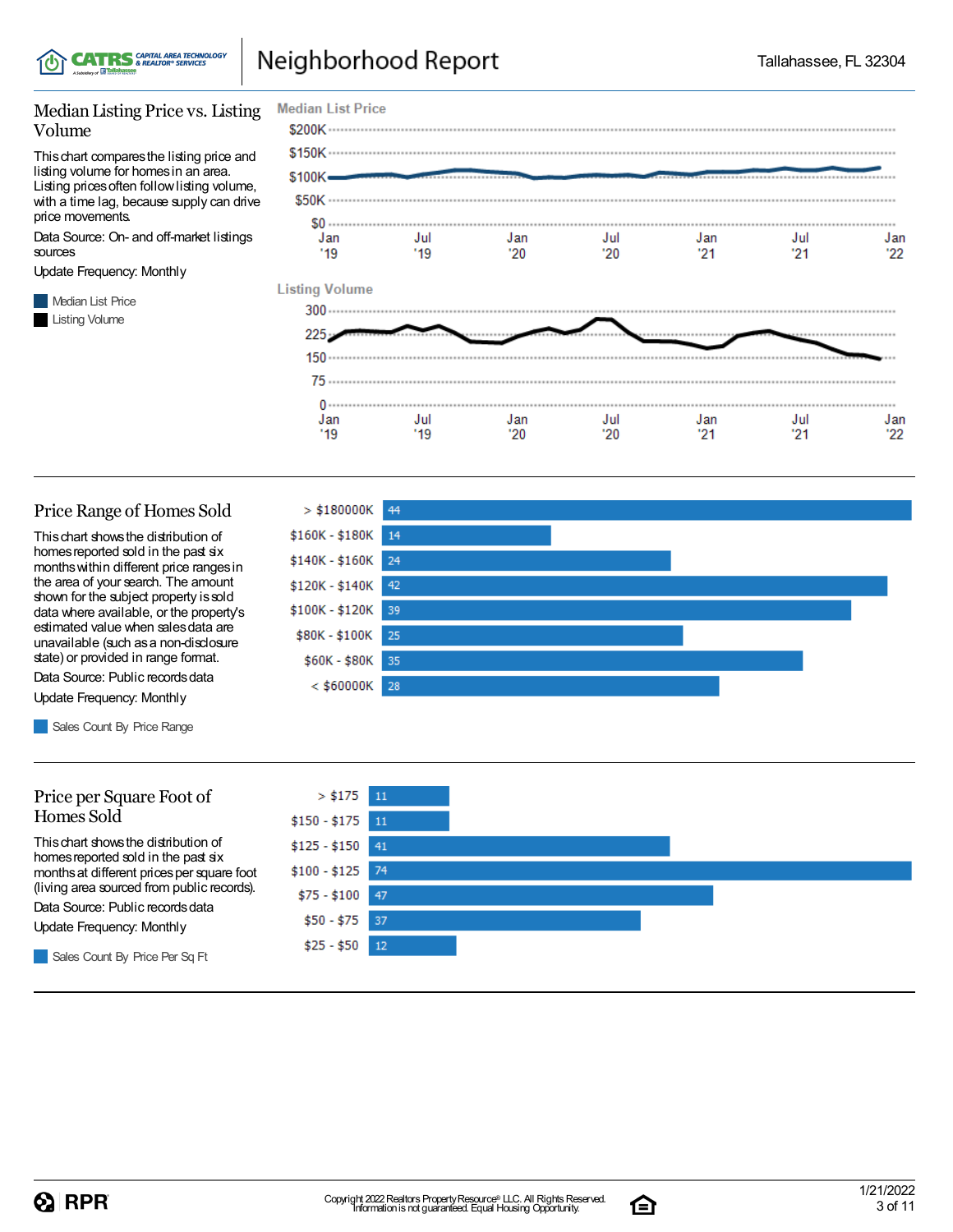

 $30 - 40$ 

 $20 - 30$ 

 $10 - 20$ 

 $< 10$ 

57

18

 $34$ 



Data Source: Public records data Update Frequency: Monthly

Sales Count by Age of House

 $Q$  RPR

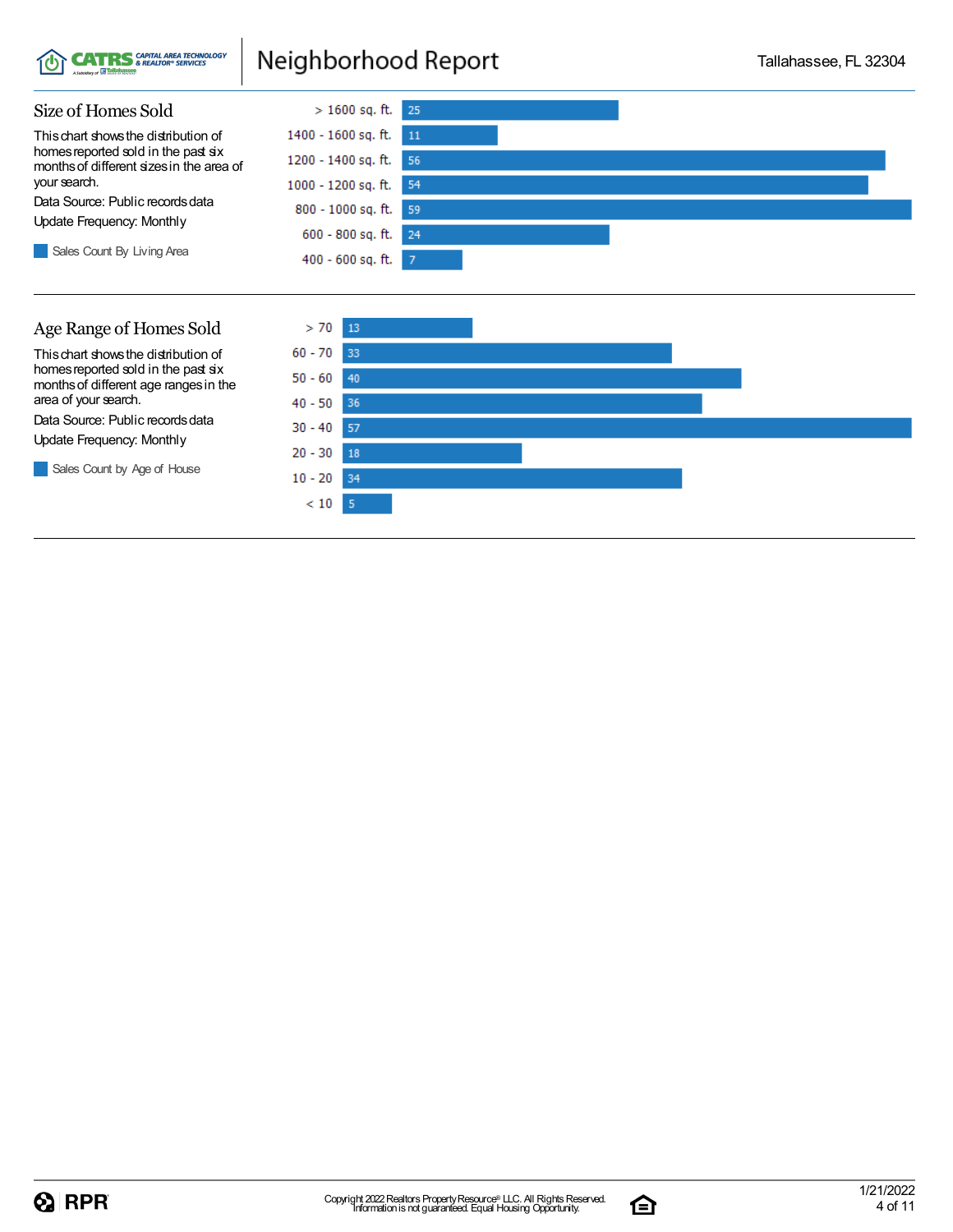## Neighborhood: People Stats and Charts

|                                | 32304       |         | <b>Leon County</b> | lorida | USA      |
|--------------------------------|-------------|---------|--------------------|--------|----------|
|                                | 51.6K       | 191K    | 290K               | 20.9M  | 325M     |
| าtion Density per Sq Mi        | 3.16K       | 1.91K   | 435                | 390    |          |
| <b>1tion Change since 2010</b> | <u> ነ6%</u> | $+6.3%$ | <b>.68%</b>        | 13%    | $-7.7\%$ |
| Median Age                     |             |         |                    |        | 38       |
| Male / Female Ratio            | 50%         | 47%     | 47%                | 19%    |          |

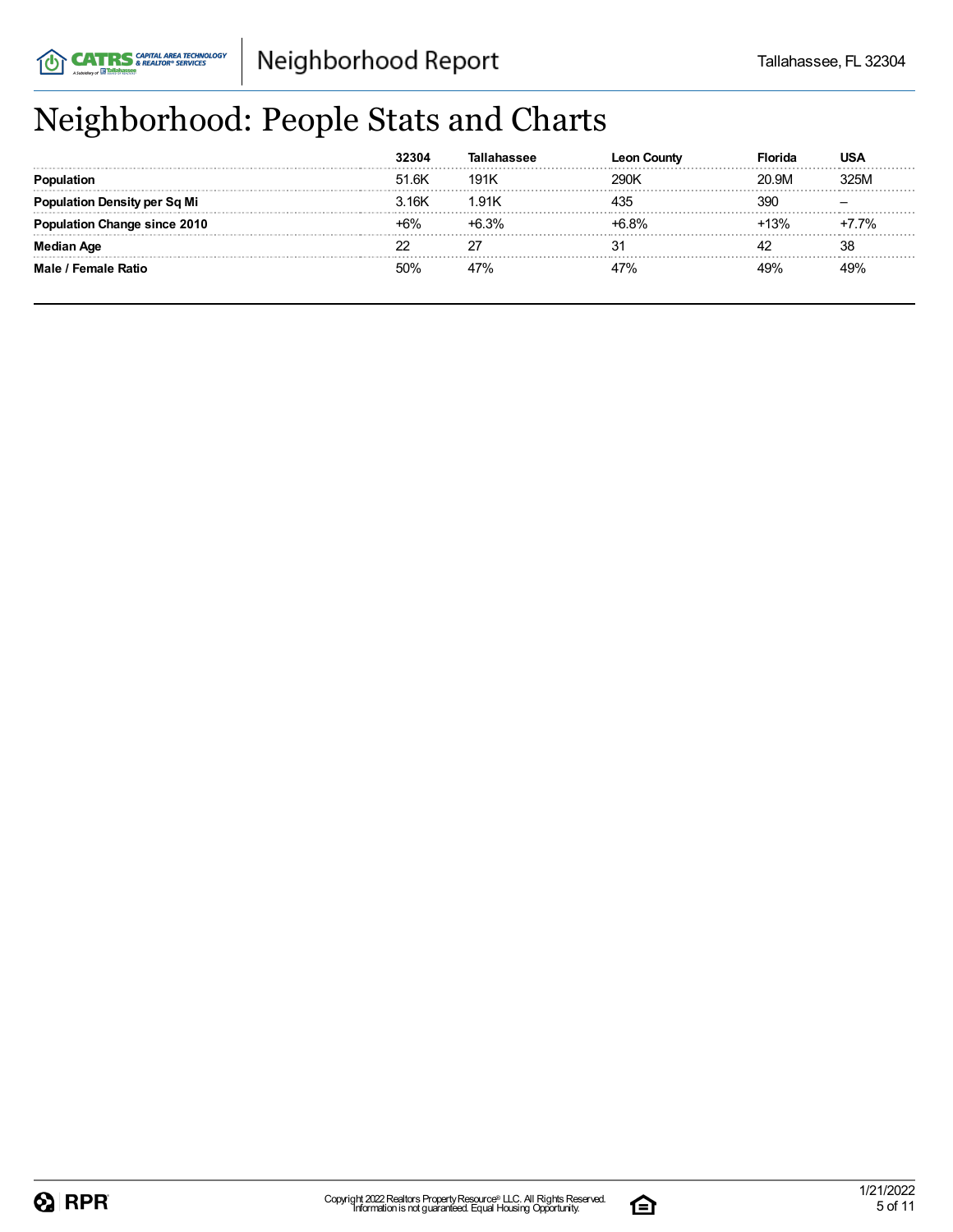



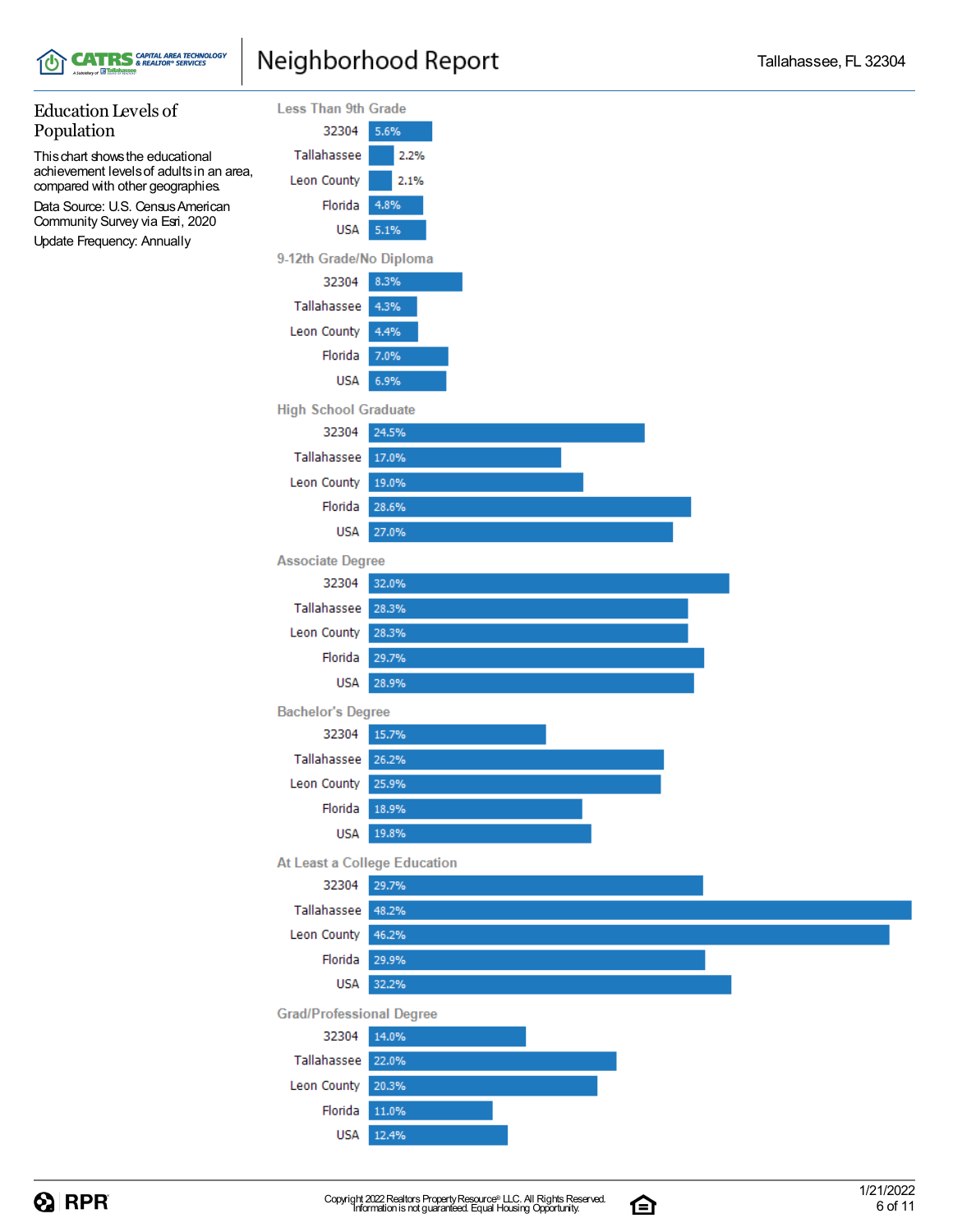**CATRS** CAPITAL AREA TECHNOLOGY  $_{\rm \omega}$  R R

| Population of Children by Age                                                             | Toddlers<br>1,263               |
|-------------------------------------------------------------------------------------------|---------------------------------|
| Group                                                                                     | <b>Elementary School</b><br>772 |
| This chart shows the distribution of the                                                  | Middle School<br>880            |
| population of children by age range -<br>from birth to 17 - in the area of your           | High School 540                 |
| search.                                                                                   |                                 |
| Data Source: U.S. Census<br>Update Frequency: Annually                                    |                                 |
| 32304                                                                                     |                                 |
| Population of Adults by Age                                                               | 18-20<br>16,030                 |
| Group                                                                                     | 21-24<br>15,455                 |
| This chart shows the distribution of the                                                  | 25-34<br>7,509                  |
| population of adults by age range -<br>from 18 to 75-plus-in the area of your             | 4,926<br>35-54                  |
| search.                                                                                   | 55-64<br>2,317                  |
| Data Source: U.S. Census<br>Update Frequency: Annually                                    | 65-74<br>1,158                  |
|                                                                                           | 75 or Older<br>715              |
| 32304                                                                                     |                                 |
| Households With Children                                                                  | Married with Children<br>460    |
| This chart shows the distribution of                                                      | 849<br>Married without Children |
| households with children, categorized by<br>marital status, in the area of your search.   | Single with Children<br>1,058   |
| Data Source: U.S. Census                                                                  |                                 |
| Update Frequency: Annually                                                                |                                 |
| 32304                                                                                     |                                 |
| Household Income Brackets                                                                 | $>$ \$150K<br>156               |
| This chart shows annual household                                                         | \$125K-\$150K<br>91             |
| income levels within an area.                                                             | \$100K-\$125K<br>264            |
| Data Source: U.S. Census                                                                  | \$75K-\$100K 859                |
| Update Frequency: Annually                                                                | \$50K-\$75K 2,035               |
| 32304                                                                                     | \$35K-\$50K<br>2,413            |
|                                                                                           | \$25K-\$35K 2,904               |
|                                                                                           | $<$ \$25K 9,240                 |
|                                                                                           |                                 |
| <b>Presidential Voting Pattern</b>                                                        | <b>Votes Democrat</b><br>61.3%  |
| This chart shows how residents of a<br>county voted in the 2020 presidential<br>election. | Votes Republican<br>37.6%       |

Data Source: USElectionAtlas.org Update Frequency: Quadrennially

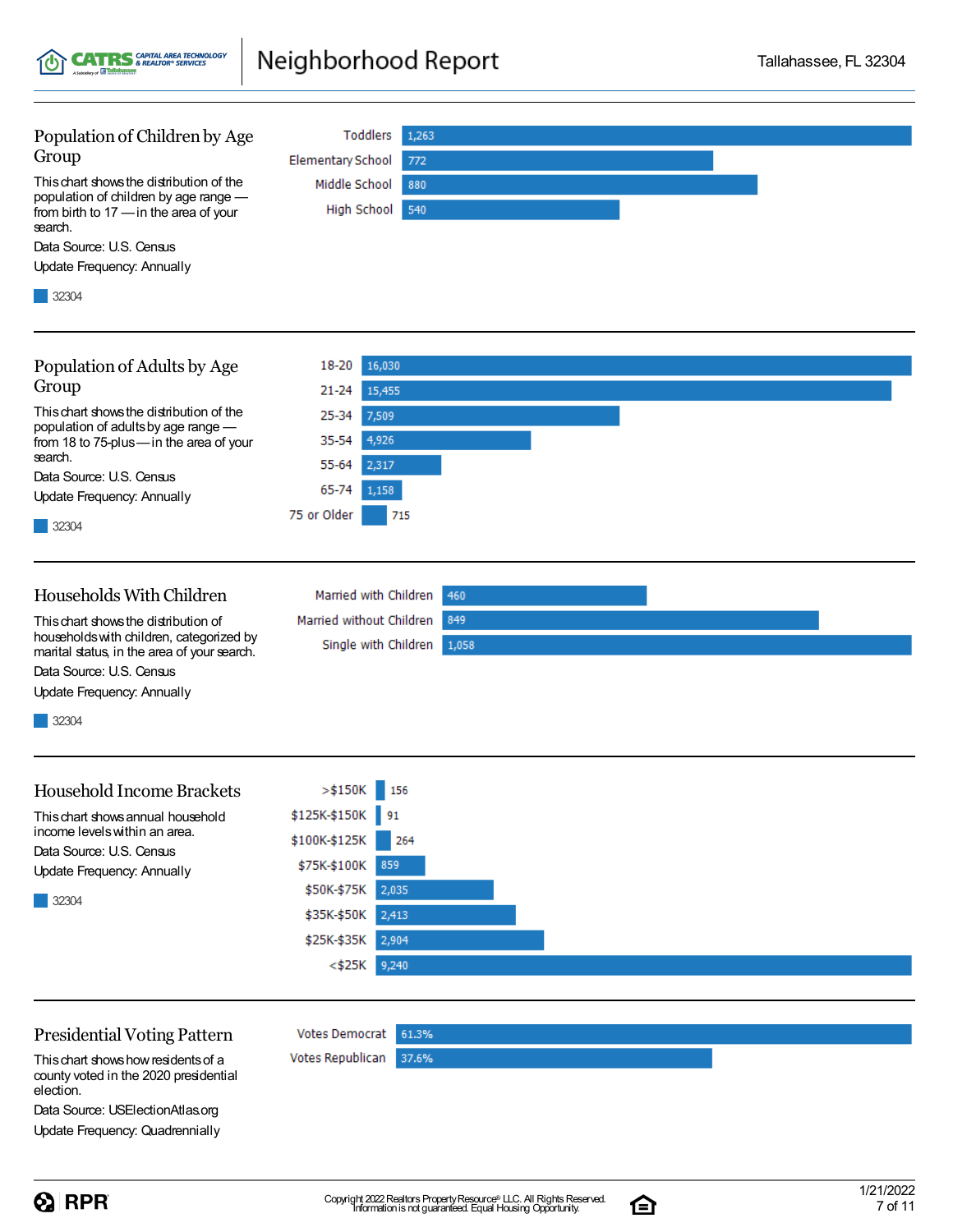## Neighborhood: Economic Stats and Charts

|                          | 32304    |          | n Countv<br>Leor | Florida  |          |
|--------------------------|----------|----------|------------------|----------|----------|
| <b>Income Per Capita</b> | \$12 074 | \$27.677 | 586 S.           | \$31.619 | \$34.103 |
| Household Income         | ፍ24 111  | ፍ⊿5 734  | \$53.106         | ି ନେମ    | 843      |
| ployment Rate            |          | 3.8%     | 3.5%             | 3.6%     | $1.2\%$  |
| ment Number              |          | 3.99K    | 5.54K            | 386K     |          |
| nent Number              |          | 100K     | 152k             | 10.3M    |          |
| Labor Force Number       |          | 104K     | 158K             | 10.6M    |          |

#### Unemployment Rate

**CATRS** & REALTOR® SERVICES





ি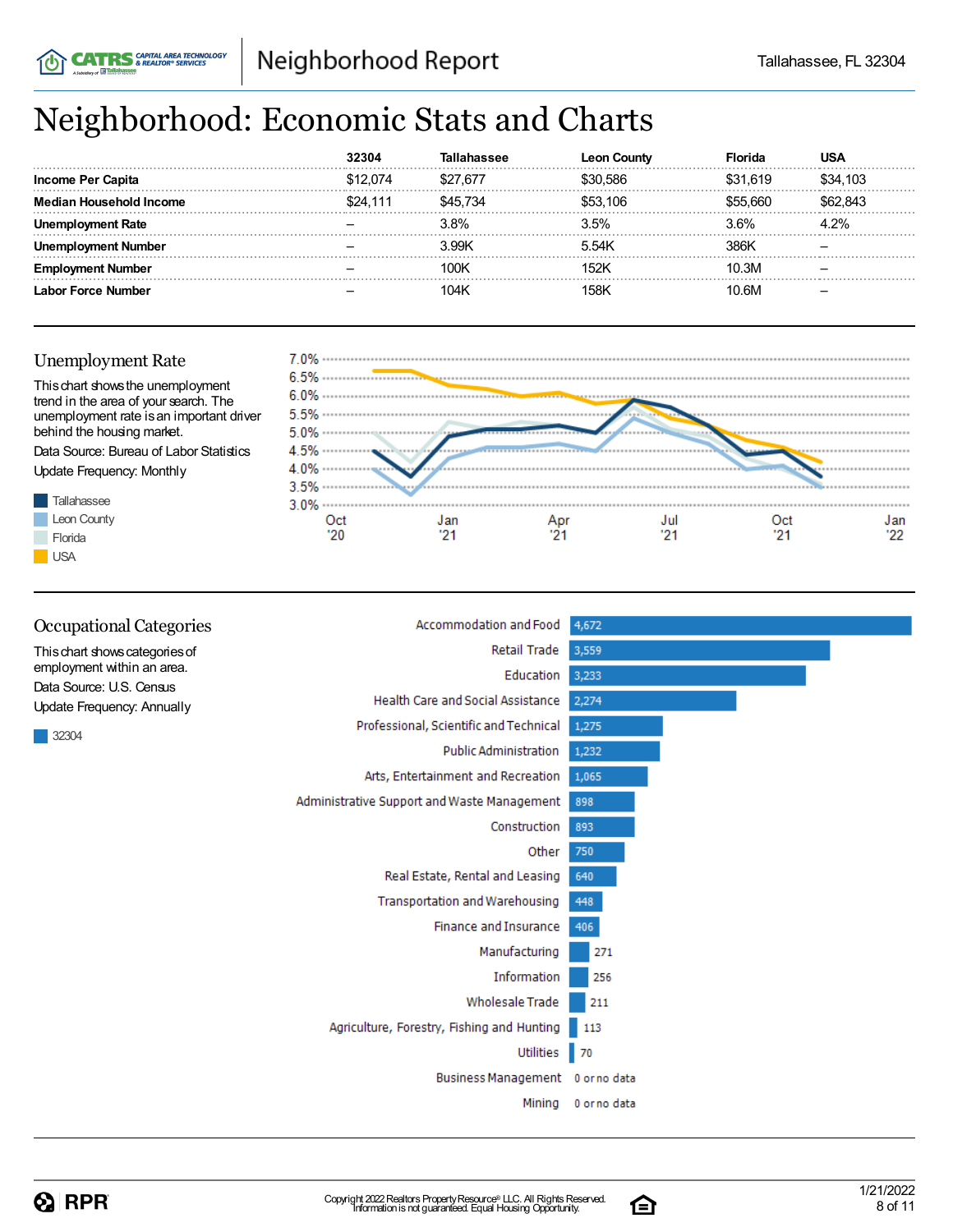## Neighborhood: Quality of Life Stats and Charts

Quality of Life in 32304

|                                                         | 2304 | lall  | Leon Countv |       |     |
|---------------------------------------------------------|------|-------|-------------|-------|-----|
| Elevation (in feet)                                     | .624 | 1.624 | 1.623       |       |     |
| Annual Rainfall (in inches)                             | 60   | 60    | 60          | 56.39 |     |
| Annual Snowfall (in inches)                             |      |       | 0.03        | 0.06  |     |
| Days of Full Sun (per year)                             | 98   | 98    | 98          | 98    |     |
| Travel Time to Work (in minutes)                        |      | 19    |             | 28    |     |
| <b>Water Quality - Health Violations</b>                |      |       |             |       |     |
| <b>Water Quality - Monitoring and Report Violations</b> |      |       |             |       |     |
| <b>Superfund Sites</b>                                  |      |       |             | 91    |     |
| <b>Brownfield Sites</b>                                 | Yes  | Yes   | 'es         | res   | Yes |

| Average Commute Time                                           | <15 Minutes 36.6%   |      |
|----------------------------------------------------------------|---------------------|------|
| This chart shows average commute times                         | 15-30 Minutes 47.0% |      |
| to work, in minutes, by percentage of an<br>area's population. | 30-45 Minutes 11.7% |      |
| Data Source: U.S. Census                                       | 45-60 Minutes       | 1.6% |
| Update Frequency: Annually                                     | $>1$ Hour           | 3.1% |
| 32304                                                          |                     |      |

HowPeople Get to Work Drive/Carpool/Motorcycle 18,766 Walk 1,919 Thischart showsthe typesof transportation that residentsof the area Work at Home 1,173 you searched use for their commute. **Public Transit** 1,028 Data Source: U.S. Census Update Frequency: Annually Bicycle 523 Average Monthly Avg. January Min. Temp 36

Temperature Avg. January Max. Temp 65 Thischart showsaverage temperaturesin Avg. July Min. Temp  $70\,$ the area you searched. Avg. July Max. Temp 95 Data Source: NOAA Update Frequency: Annually

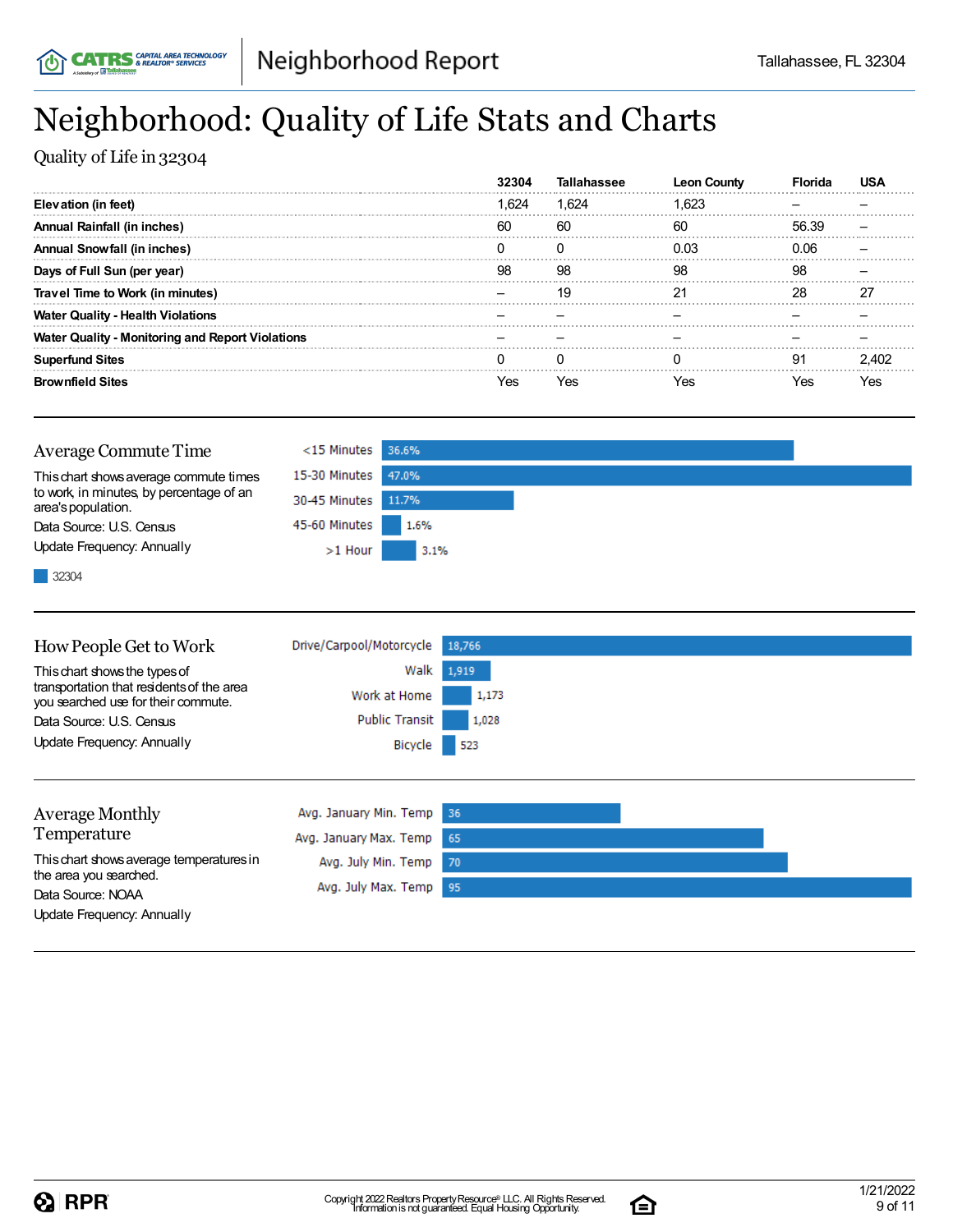





 $\Omega$  RPR